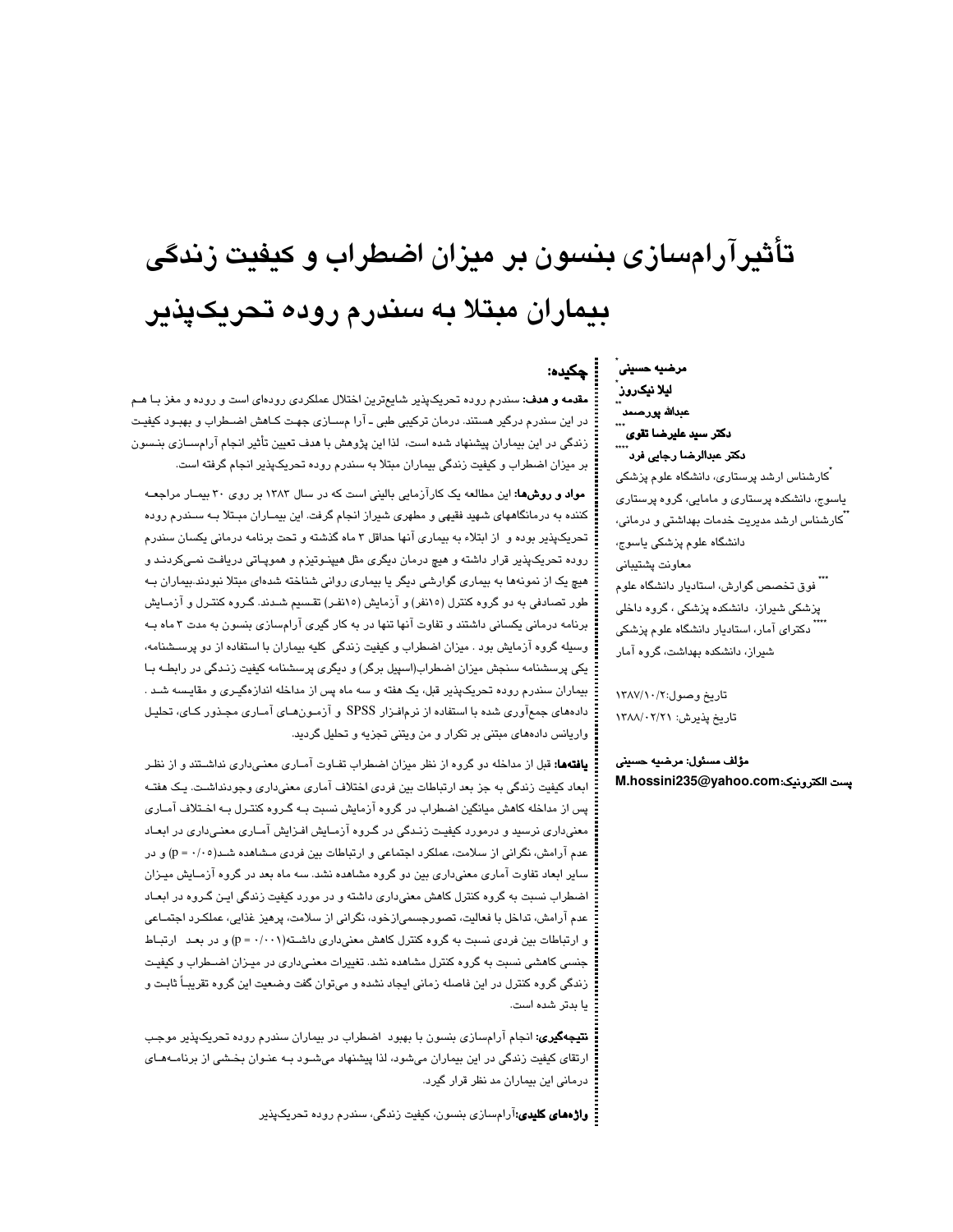مقدمه

سیندرم روده تجریبکهپیذیر<sup>(۱)</sup> بیک اختلال عملکردی گوارشی است که اگر چـه حیـات انـسانی را تهدید نمیکند، اما می تواند تــأثیرات زیــادی بـر کیفیـت زندگی مبتلایان داشته باشد. بررسی۵ای انجـام شـده نشان داده است که ایـن بیمـاران، ٤ــ٣ بـار بیـشتر از افراد سالم غيبت از كار دارند(١). ماهيت مزمن و عــود کنندہ این بیماری، تأثیر زیادی بـر کیفیـت زنـدگی ایـن بیماران به جا گذاشته است که مـشابه تـأثبراتی اسـت که افسردگی بالینی بر کیفیت زندگی فرد مـیگـذارد(۲) و حتی بیشتر مشابه تـأثیراتی اسـت کـه دیابـت نـوع دو(دیابت غیروابسته به انسولین) و حملات قلبی بر کیفیت زندگی بیماران میگذارد(۳). اکثـر مبتلایـان بـه این سندرم، زنان بین سنین ٢٤-٢٥ ســال هـستند و در جمعیت کلی ٤٠ درصد مبتلايان بين سنين ٥٠ ـــ ٣٠ سالگی قرار دارند و شیوع در سنین بالای ٦٠ سال کاهش میپابد(۱). اگر چه هزینه مستقیم طبی برای هـر بیمار خیلی بالا نیست، اما هزینههای غیرمستقیم ٢ تا ۳ برابر هزینههای مستقیم است(۲). با توجه بـه تعـداد بیماران برآورد شده در آمریکا اگر همه آنها به وسیله پزشک ویزیت شوند، هزینههای طبی سالانه آنهـا بــالـغ بر ٢٥ بيليون دلار مي باشد و در كانادا هزينــه درمــاني ســالانه ايــن بيمــاران را ٨٠٠ ميليــون دلار بــرآورد کر دهاند(۱).

اغلب مواقع که از داروهــا بـرای کــاهش پاســخ استرس<sup>(۲)</sup> استفاده می شود، اثرات جــانبی ایــن داروهــا خود عامل استرس دیگری برای بیمار است کـه جهـت

کنترل ایـن اثـرات جـانبی نیـاز بـه مـصرف داروهـای دیگری پیش مے آید. مداخلات پرستاری از طریق مراقبت مستقیم(دارو درمانی)، به جز در مسایل کوتـاه مدت، برای کـاهش اسـترس ناکـافی اسـت، لـذا بـرای مؤثر واقع شدن درمـان اسـترس در حفـظ و تـداوم سلامتی، بایستی مراقبت به نحو دیگری صورت گیـرد. از آنجا که درمان استرس، بر نقش فرد و مـشارکت او در درمــان تأکیــد دارد و بــا توجــه بــه ایــن کــه انجــام آرامسازی به وسیله بیمـاران مبـتلا بـه سـندرم روده تحریـکپـذیر بــه عنـوان یـک رفتـار مراقبـت از خـود محـسوب مـیشـود کــه از طریــق روشهــای کنتــرل استرس از اثرات مخرب آن جلوگیری میکند (٤).

آرامسازی که از شیوههیای حدید و هسته مرکزی درمـانهـای اضـطراب و فـشارهایروانـی مـیباشـد، عبارت است از برقراری یک وضعیت آرامـش عمـومی که متضاد با وضعیت تحریک کننـده ماننـد اضـطراب است(٥). آرامسازی از طریق کـاهش متابولیـسم بـدن، تعداد و قـدرت انقباضـات قلبـي، تعـداد تـنفس، ترشــح ايے،نفـرين<sup>(۳)</sup> و فـشارخون بـر فيزيولـوژ*ی* بـدن بيمـار تأثیر میگذارد و بــه پرسـتاران کمـک مـیکنـد تـا در دستیابی به سلامت فـرد وی را پــاری نمــوده و نهایتــاً موجب بھبود کیفیت زندگی او شـوند(۸ ـ ٦). کیفیت زنــدگی مفهــومی چنــد بعــدی و پیچیــده دارد و در برگیرنده عوامل عینی و ذهنی است و ارزیابی فـرد در مــورد رفــاه و آســایش (رضـــایت و نارضـــایتی) در

<sup>1-</sup>Irritable Bowel Syndrome(IBS)

<sup>2-</sup>Stress 3-Epinephrin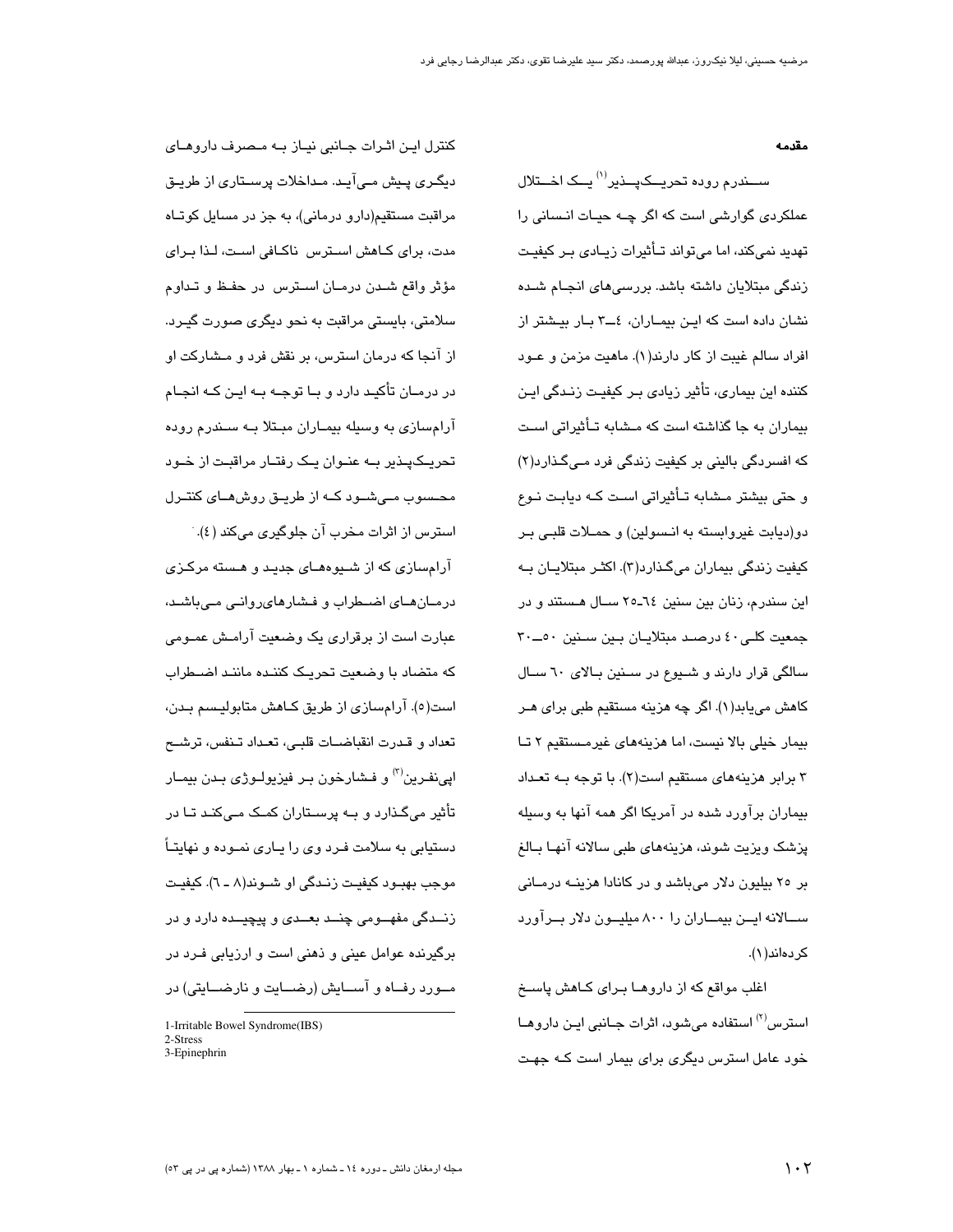جنبههای مهم زنـدگی را مـورد توجـه قـرار مـیدهـد. کیفیت زندگی اغلب به عنوان درک شخصی از رضایت در زنــدگی ،ســـلامت جــسمی، ســـلامت اجتمـــاعی و خانوادگی، امیدواری، آداب معاشرت و سلامت روانـی بیمار میباشد. بعـضی از پژوهـشگران بـر اصـولی از قبيل؛ درآمد، کيفيـت زنـدگي در محـيط خانــه و ســطح عملكرد فيزيكي نيز تأكيـد دارنـد(٩). تحقيقـات كيفـر و بلانچارد<sup>(۱)</sup> (۲۰۰۱) نشان داد که پس از دو هفته انجـام آرامسازی بهبود قابل ملاحظهای در علایم نفخ معده، آروغ و اســهال ايــن بيمــاران بــه وجــود آمــد(١٠). در پژوهش گرید و همکـاران<sup>(۲)</sup>(۲۰۰۳) نیـز متعاقـب یـک سال روان درمانی و پاروکستین درمـانی بهبـود قابـل ملاحظهای در کیفیت زنیدگی میرتبط بیا سیلامتی این بیماران ایجاد گردید، ضمن این که روان درمانی هزینه کمتری دار د(١١).

آرامســازی بــه روشهــای متعــددی انجــام مــیگیـــرد، امـــا روشـــی کـــه بـــه وســـیله هربـــرت بنسون<sup>(۳)</sup>(۱۹۷۰) معرفی شده است مطلوبیت بیشتری دارد، زیرا یادگیری و آموزش آن به دیگـــران آســـــان اســـت. وقـتگيـر نيـست، آمـوزش دهنـده نيـاز بـه تخصص خاصی ندارد، جهت اجرای آن نیاز به ابزار و تجهیزاتی نیست، برای استفاده در تمـامی گروههـا بـه خصوص در گروههای کوچک مناسب است و بـرای تمــام گروههــای ســنی قابــل اســتفاده اســت(٤). روان درمــانی، در مــورد بیمــارانی کــه انگیــزه اســتفاده از درمـانهـای غیـر دارویـی را دارنـد، در علایـم مقـاوم سندرم رودہ تحریکپذیر یا زمـانی کـه ایـن بیمـاری

همراه با اختلالات روانی میباشد، مىورد توجـه قـرار می گیرد. معمولترین درمانهای روانی در این بیماری کنتــرل تنيــدگي بــا آمــوزش روشهــاي آرامســازي مےباشـد(١٢). نتــايج تحقيقــات بيــانگر اثــر مثبــت آرامسازی بر بهبود علایم بیماری و اضطراب بیمار و کیفیـت زنــدگی مبتلایــان بــه ســندرم روده تحریــک پذیراست، امـا در کـشور مـا تحقیقـی در ایـن زمینــه صــورت نگرفتــه و بــه طــور معمــول برنامــهمــاي آرامســازی جـزء برنامــههــای درمــانی ایــن بیمــاران نمیباشد، لذا این پژوهش با هدف تعیـین تــأثیر انجــام آرامسازی، بنسون بر میزان اضطراب و کیفیت زندگی بیماران مبتلا به سندرم روده تحریکپذیر انجام گرفته است.

# مواد و روشها

این مطالعه یک کارآزمایی بالینی است کـه در سال ۱۳۸۳ بر روی ۳۰ بیمار مبتلا به سندرم روده تحریک پـذیر مراجعــه کننـده بــه درمانگاههـای شــهید فقیهی و مطهری شـیراز بـه صـورت تـصادفی انجـام گرفت.

به منظـور انجـام پـژوهش اجـازهنامــه لازم از دانــشکده پرســتاری و مامــایی حــضرت فاطمـــه(س) وابسته به دانـشگاه علــوم پزشــکی شــیراز اخــذ و بــه مسئول درمانگاههای مربوطه ارایه گردید.

<sup>1-</sup>Keefer & Blanchard 2-Greed et al

<sup>3-</sup>Herbert Benson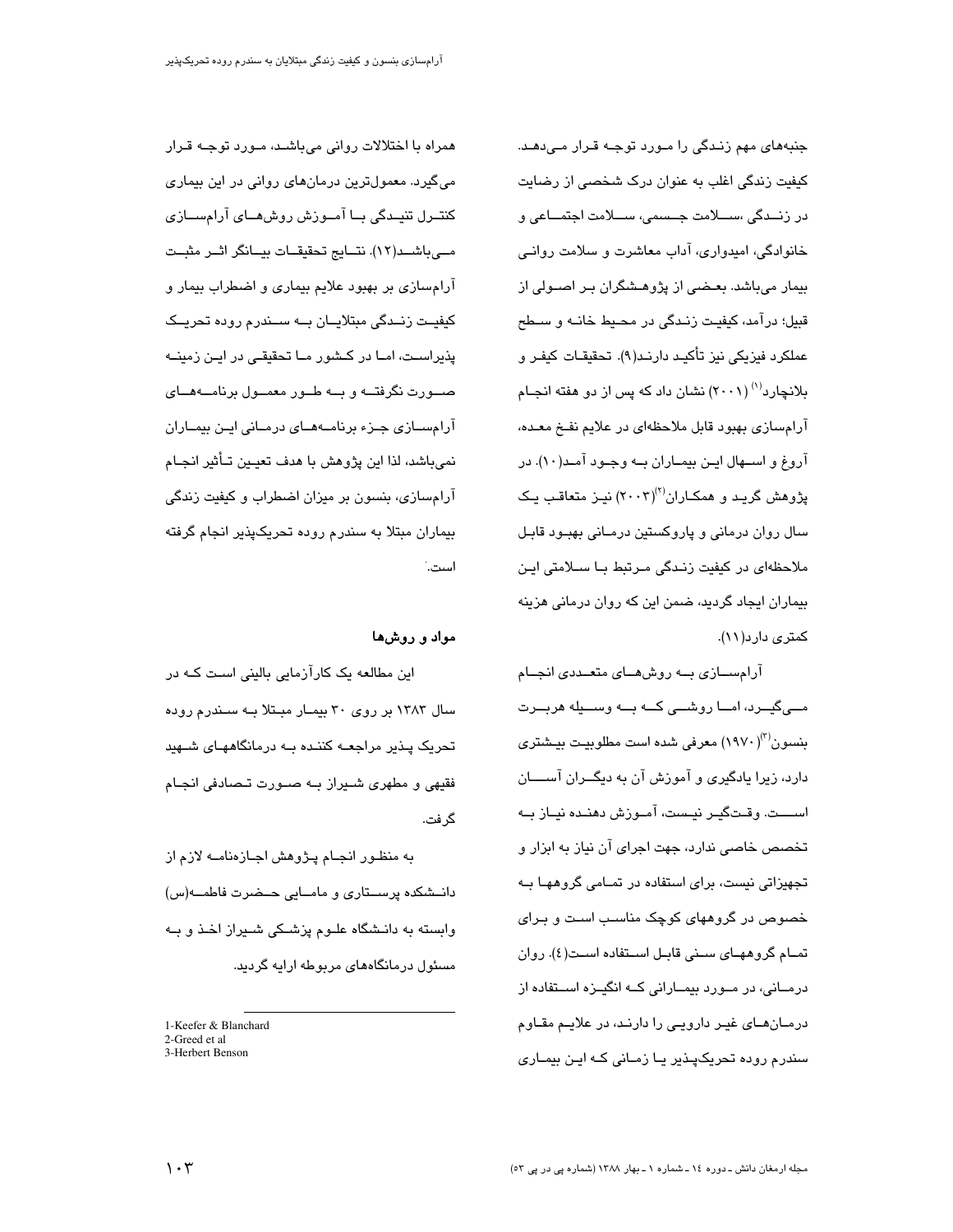پژوهشگر به کلیـه نمونـههـا اطمینـان داد کـه پاسخهای آنها کـاملاً محرمانــه و صـرفا جهـت انجـام تحقیق است و رضایت نامه شرکت در پژوهش از کلیه واحدهای مورد پژوهش اخذ و در رابطـه بــا اختیــاری بودن شرکت در ایـن طـرح تحقیقـاتی توضــیحات داده شد.

كليه بيماران سن كمتر از ٤٥ سال وحداقل سواد پنجم ابتدایی را داشته و تحت نظر یک پزشک و برنامه درمانی نسبتاً یکسان قرار داشتند. هـیچ یـک از نمونهها بیماری گوارشی دیگر و یا بیمـاری روانـی شناخته شدهای نداشتند و توانایی اجرای آرامسازی را داشته و حداقل ۳ ماه از شروع بیماری آنها گذشته بو د.

جهت تعيين حجم نمونه كافي از روش مطالعــه مشابه استفاده گردید و حجم نمونــه در هـر گـروه ۱۰ نفـر بــه دسـت آمـد. بــه منظـور جلــوگیری از ریــزش نمونهها با در نظـر گـرفتن ٤٠ درصـد سـایش، تعـداد نمونهها برای هر گروه ۲۱ نفـر تعیـین گردیـد. سـپس بیماران واجد شرایط به طور تصادفی به صـورت یـک در میان در دو گروه کنترل و آزمایش قرار گرفتند. در طی مدت مداخله ١٢ بیمار به دلایلی مثل تغییر محل سکونت، عـدم شــرايط لازم جهـت اجـراي آرامســازي وعدم امکان هـر گونــه تمــاس بــا آنهـا از نمونــههـای پژوهش حذف گردیدند و در مجمـوع ۳۰ بیمـار در دو گروه آزمایش(۱۵نفر) و کنترل(۱۵نفر) شرکت داشتند. جهت انجام پـژوهش، ابتـدا دو هفتـه قبـل از شـروع مداخلـه ميـزان اضـطراب بيمـاران بـه وسـيله

پرســشنامه اســڀيل برگــر<sup>(۱)</sup> و کيفيـت زنـدگي آنهــا بــه وسيله يرسشنامه اختصاصى كيفيت زندگى بيمـاران مبتلا به سندرم روده تحریک پذیر بـه وسـیله بیمـاران تکمیل گردید. سپس گروه آزمایش در کنار درمانهای دارویے، معمــول تحــت آرامســازی قــرار گرفــت. آرامسازی به شیوه بنسون<sup>(۲)</sup> و با هدف ایجاد آرامـش به وسیله پژوهشگر به صورت انفرادی طی یـک یـا دو جلسه انجام گرفته و به سـئوالهــای آنهـا پاســخ داده میشد و در صورت نیاز آموزش تکرار مـیشـد. هـم چنین پژوهشگر جهت تداوم یادگیری پـس از اطمینــان از پــادگیری بیمــار در جلــسه آموزشــی، نــوار کاســت ضبط شدهای حاوی مراحل اجـرای آرامسـازی را در اختیار بیمار گذاشته و از وی می خواست کبه روزانیه دو بار و هر بار ۲۰ــ۱۰ دقیقـه ضـمن گـوش دادن بـه نوار آرامسازی عملاً آن را اجرا نماید. مداخله سه مـاه به طول انجامید و در ایـن مـدت درمـان۱ـای پزشـکی معمول جهت گروه کنترل انجام میشد. یک هفته و سه ماه پس از اتمـام مداخلـه، میـزان اضـطراب و کیفیـت زنــدگی بیمــاران گــروه کنتــرل و آزمــایش مجــدداً اندازهگیری و نتایج سنجش با هم مقایسه گردید.

جهـت انـدازهگیـری اضـطراب از پرســشنامه سنجش اضــطراب اســپیل برگـر اسـتفاده گردیـد. ایـن پرستشنامه شـامل ٢٠ سـئوال مربـوط بـه احـساس هیجانی زودگذر فاعلی وابسته به شـرایط اختـصـاصـی و ۲۰ سئوال مربوط به تفاوتهای نسبتاً پایدار افراد و

<sup>1</sup> Spielberger 2-Benson Relaxation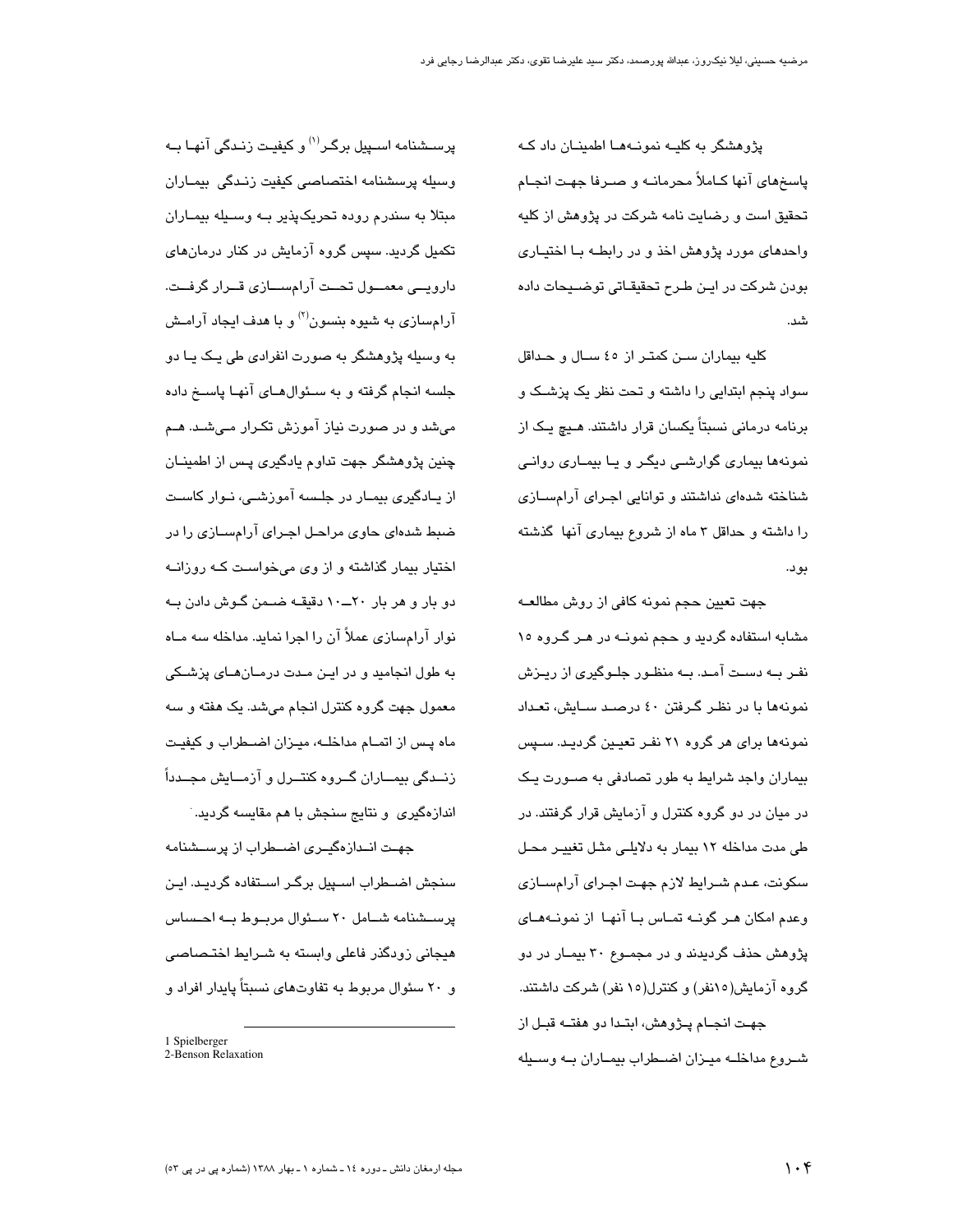شخصیتی در تمایل به اضطراب میباشـد. پـایینتـرین و بالاترین نمره اضطراب ٢٠ و ٨٠ می باشد. سئوالات پرسشنامه در مقيـاس ليكـرت و داراى چهـار مقيـاس؛ اصــلأ(نمـره ۱)، تاحـدي(نمـره ۲)، متوســط(نمـره ۳) و خیلی زیاد(نمره ٤)مـیباشـد. پایـایی و روایـی نـسـخه انگلیسی این پرسشنامه به وسیله نونالی<sup>(۱)</sup> و پایـایی و روایی ترجمه فارسی این پرسشنامه بــه وســیله گـروه روانـــشناسی دانــشگاه تربیــت مــدرس هنجاریـــابی گردىد(۱۲).

جھــت بررســـی کیفیــت زنــدگی بیمـــاران از پرسشنامه اختصاصی کیفیت زندگی بیماران مبـتلا بـه ســـندر م روده تحریـــکـپـــذیر اســـتفاده گردیـــد. ایـــن ير سيشنامه ميشتمل بير ٨ سيوال است و ٨ جنسه؛ احساس درماندگی، فعالیتهای روزمره، تصور ذهنـی از جسم، نگرانی در مورد سلامتی خود، پرهیز غـذایی، عملکرد اجتماعی، عملکرد جنسی و ارتباطات بین فردی را مــورد ســنجش قــرار مــیدهــد. ایــن پرســشنامه استاندارد بوده و در مطالعههای متعددی استفاده شده است. دونالد و همکاران<sup>(۲)</sup>(۱۹۹۸) جهت بررس*ی* روایـی پرسشنامه اصل، تحقیقی با شرکت ۶۲۰ه بیمـار مبـتلا بــه ســندرم روده تحریــکـپــذیر انجــام دادنــد و ایــن پرسشنامه را بـا انجـام اصـلاحاتی مـورد قبـول قـرار دادند(١٦). ترجمه آن بــه وســيله اســاتيد گـروه زبــان دانشگاه شیراز صورت گرفتـه و در سـه مرتبـه پـیش آزمون اشـكالات آن رفـع گرديـد و نهايتــاً بــه وســيله اســاتید گــروه روانشناســی دانــشکده پرســتاری و مامایی دانشگاه علوم پزشکی شیراز بررسی گردیده و

یس از رفع اشــکالات مــورد تأییــد قـرار گرفتــه اســت. سپس بررستی بــا شــرکت ۱۲ بیمــار بــه عنــوان پیشآزمون برای ارزشیابی پایـایی پرســشنامه انجـام گرفته و آلفـای کرونبـاخ آن پـس از اصــلاحات مجـدد لازم برابر ٨٥/٠بوده است.

دادههای جمعآوری شده به وسـیله نـرمافـزار SPSS <sup>(۳)</sup> آزمونهای آمـاری مجـذور کـای<sup>(۴)</sup>، آنـالیز  $^{(8)}$ واریانس دادههای مبتنی بر تکرار <sup>(۵)</sup>و من ویتنے تجزیه و تحلیل گردید. ۱

#### بافتهها

میانگین سنی در گروه آزمایش ۳۲/۵۳ ســال و در گروه کنترل ۳۴ سال بود. بیشترین نمونههای پژوهش یعنی ۱۱ نفر(۷۳/۳ درصد) در گروه آزمـایش، ۹ نفر(۶۰ درصد) در گروه کنترل زن بوده، ۸ نفر(۵۳/۳ درصد) در گروه آزمایش، ۶ نفر(۴۰ درصـد) در گـروه کنتــرل مجــرد بــوده، ۵ نفــر(۳۲/۳ درصــد) در گــروه آزمایش، ۹ نفر(۶۰ درصد) در گروه کنترل تحصیلات زیــر دیــپلم داشــتند، ۸ نفــر (۵۳/۳ درصــد) در گــروه آزمایش و ۹ نفر (۶۰ درصـد) در گـروه کنتـرل شــاغل بودند. بررسی هـا نــشان داد کــه از نظـر جـنس ،ســن، وضعيت تأهل، تحصيلات، اشـتغال و درآمـد اخـتلاف معنیداری بین دو گروه وجود نداشت.

1-Nunnajjy 2-Donald et al 3-Statistical Package for Social Sciences 4- Chi-Square Test 5-ANOVA 6-Mann-Whitney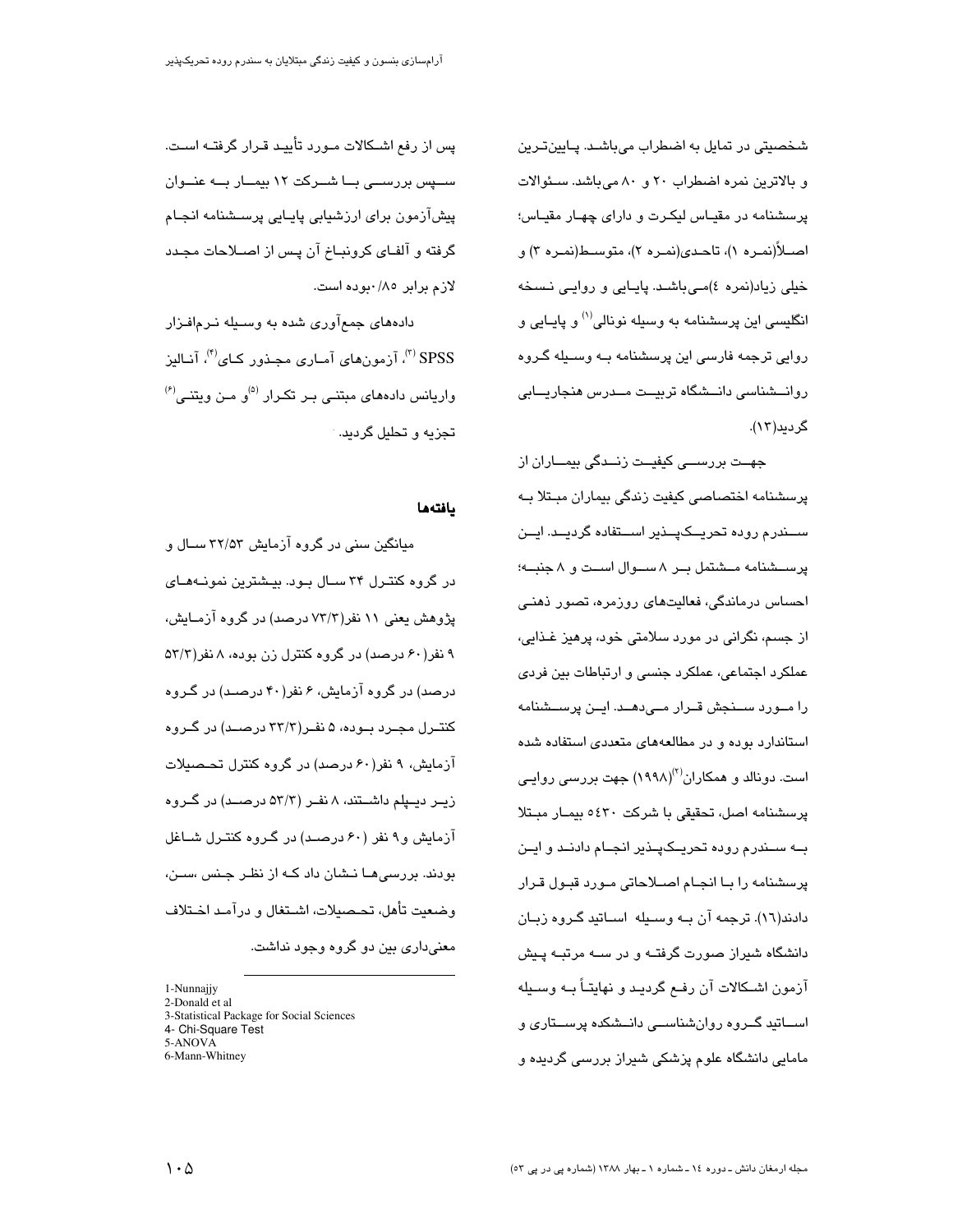نتایج نشان داد که قبل از مداخله بین دو گروه آزمــايش و كنتــرل در بعــد اضـــطراب مــوقعيتي و اضطراب شخصيتي اختلاف آمـاري معنـي،داري نبـود. مقایسه نتایج یک هفته پس از انجام آرامسـازی نـشان داد که گروه آزمایش نـسبت بــه گــروه کنتــرل ضــمن كـاهش ميــانگين، در ابعــاد اضـــطراب مــوقعيتي و شخصیتی اختلاف آماری معنےداری وجود نداشت، ولی سه ماه پس از انجام مداخلــه، گـروه آزمــایش در بعد اضطراب موقعيتي و اضطراب شخصيتي اختلاف آمـاری معنـیداری نـسبت بـه گـروه کنتـرل داشـته است( p< · / · · / ).

مقايسه ميانگين جنبههای مختلف کيفيت زندگی دو هفته قبـل از مداخلــه نــشان داد کــه در هــيچيـک از جنبههای زندگی اختلاف آمـاری معنـی،داری بـین دو گروه آزمایش و کنترل وجود نداشت(جدول ۱).

بررسیها نشان داد یک هفته پس از مداخله از نظر جنبههای مختلف زندگی بین دو گروه در ابعـاد عــــدم آرامــــش(١٠١/٠١p)، نگرانـــــى از ســـــلامت (p=·/··۱)، عملكرد اجتمـاعي(p=·/··۰) و ارتباطـات بين فـردي (p =٠/٠٠٥) بهبـود قابـل ملاحظــهاي در بیماران گروه آزمایش نسبت به گروه کنترل به وجـود آمده است، در حالی که در ابعـاد تـداخل بـا فعالیـت و تــصویر ذهنــی از جــسم در گــروه آزمــایش بهبــود مـشاهده شـده نـسبت بــه گـروه کنتـرل بــه افـزایش معنی،داری نرسید. جنبه عملکـرد جنـسی در دو گـروه هيچگونه تغييري نشان نداد( جدول۲).

سه ماه پس از انجـام مداخلــه از نظـر کیفیـت زندگی بین دو گروہ، اختلاف آماری معنیداری از نظر کلیــه جنبــهمــای کیفیــت زنــدگی بــه جــز پرهیــز (۲۰۰۱/۰۰)(جدول ۳).

| سطح معنیداری      | کنتر ل                                             | آزماىش                            | گروه               |
|-------------------|----------------------------------------------------|-----------------------------------|--------------------|
|                   | مبانگين±انجراف معبار                               | مبانگين ±انحراف معبار             | کىفىت زندگى        |
| $NS^*$            | $Y/\lambda + Y_0/\lambda$                          | $Y/\Im\Sigma_{\pm}Y \circ / Y$ .  | عدم آرامش          |
| $NS^*$            | $Y/Y\S$ $\pm$ $YY/Y$ .                             | $Y/\xi$ \ $\pm YY/\lambda$ ]      | تداخل ىا فعالىت    |
| $NS^*$            | $Y/OV \pm 11/\cdot 7$                              | $1/TT \pm 11/\cdot 7$             | -تصور حسمے از خواد |
| $NS^*$            | $1/2$ $2 + 11/77$                                  | $1/\tau \cdot \pm 11/\sigma \tau$ | نگرانی از سلامت    |
| $NS^*$            | 1/ Y A ± A/ V Y                                    | $\cdot$ /\V±9/A·                  | یرھیز غذایے،       |
| $NS^*$            | $Y/\left\{ \frac{1}{2} \cdot \frac{1}{2} \right\}$ | $1/\xi \cdot \pm 11/\Lambda$      | عملکر داجتماعی     |
| $NS^*$            | $\cdot \pm \mathbf{Y}/\cdot \cdot$                 | $\cdot$ /01± $\gamma$ /13         | عملکرد جنسی        |
| $NS^*$            | $1/\Upsilon V \pm 1.7$                             | $1/\sqrt{2\pm 9/\Lambda}$         | ارتباطات بین فردی  |
| $NS$ <sup>*</sup> | $\cdot$ / $\Lambda$ ۹ $\pm$ ۱۳/۱۲                  | $\cdot/\lambda$ 1±1٣/10           | جمع                |

#### جدول ۱: مقایسه میانگین جنبههای مختلف کیفیت زندگی در دو گروه ۲ هفته قبل از مداخله

\*NS: Not Significan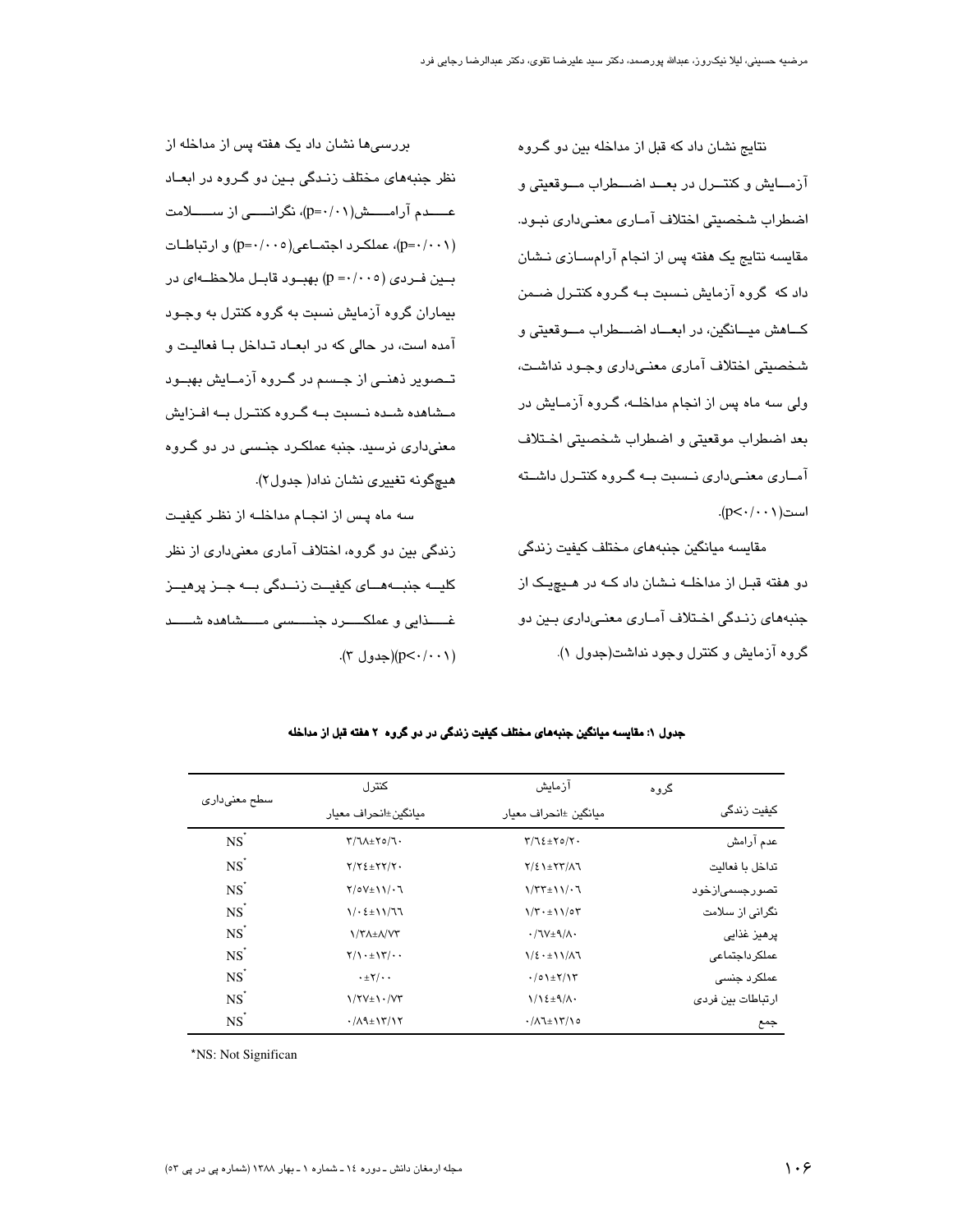|                                      | كنترل                                                    | آزمايش                           | گروه |                   |
|--------------------------------------|----------------------------------------------------------|----------------------------------|------|-------------------|
| سطح معنی داری                        | مبانگین±انجراف معبار                                     | <i>منانگین±</i> انحراف معبار     |      | کیفیت زندگی       |
| $\cdot/\cdot\cdot$ 0                 | $Y/00 \pm Y7/77$                                         | $Y/\xi$ \ $\pm$ $Y$ $Y/\gamma$ ] |      | عدم آرامش         |
| $NS$ <sup><math>\dot{S}</math></sup> | $Y/\cdot \xi \pm YY/\gamma Y$                            | $Y/\xi$ $T+YY/Y$                 |      | تداخل ىا فعالىت   |
| $NS$ <sup>*</sup>                    | $Y/T+11/YT$                                              | $1/\Upsilon \xi \pm 1.1/\xi$ .   |      | تصورجسمی ازخود    |
| $\cdot/\cdot\cdot$                   | $\cdot$ /97 $\pm$ 17/ $\cdot$                            | $\frac{1}{2}$                    |      | نگرانی از سلامت   |
| $NS$ <sup>*</sup>                    | $1/7$ $A \pm 9/17$                                       | $\cdot$ / $V$ ٤ $\pm$ ٩/٨٦       |      | پرھيز غذايے       |
| $\cdot/\cdot\cdot$ 0                 | $Y/\cdot 1$ + $Y/Y$                                      | 1/0.111/17                       |      | عملکر داجتماعی    |
| $NS$ <sup>*</sup>                    | $\cdot \pm \mathsf{Y}/\cdot \cdot$                       | $\cdot$ /01± $\uparrow$ /1۳      |      | عملکرد جنسی       |
| $\cdot/\cdot\cdot$ 0                 | $\frac{1}{\Upsilon}\frac{1}{\Upsilon}\frac{1}{\Upsilon}$ | $1/\Lambda$ $\pm$ $1/\epsilon$ . |      | ارتباطات بین فردی |
| $\cdot/\cdot\cdot$ 0                 | .4.17/29                                                 | $.792 \pm 17/27$                 |      | جمع               |

#### جدول ۲: مقایسه میانگین جنبه های مختلف کیفیت زندگی در دو گروه یک هفته پس از مداخله

\*NS: Not Significan

#### جدول ۳: مقایسه میانگین جنبههای مختلف کیفیت زندگی در دو گروه سه ماه پس از مداخله

|                                       | كنترل                                                   | ازماىش                             | گروه              |
|---------------------------------------|---------------------------------------------------------|------------------------------------|-------------------|
| سطح معنیداری                          | مبانگین±انجراف معبار                                    | مبانگین±انجراف معبار               | کیفیت زندگی       |
| $\langle \cdot   \cdot \cdot \rangle$ | $\Upsilon/V$ + $\Upsilon$ $\Upsilon$ $\Upsilon$         | $1/\Lambda \cdot \pm 10/\Omega$    | عدم آرامش         |
| $\langle \cdot   \cdot \cdot \rangle$ | $\Upsilon/\circ \Lambda \pm \Upsilon \vee / \Upsilon$ . | $\frac{1}{\sqrt{1}}$               | تداخل ىا فعالىت   |
| $\langle \cdot   \cdot \cdot \rangle$ | $Y/OA\pm YY/AY$                                         | $1/17\pm V/\xi$                    | تصورجسمیازخود     |
| $\langle \cdot   \cdot \cdot \rangle$ | <b>1/1V±1٣/٣٣</b>                                       | $\cdot$ /9 $V\pm$ 7/77             | نگرانی از سلامت   |
| $NS^{\dagger}$                        | $1/97\pm11/7$                                           | $1/07 \pm 1.797$                   | پرھيز غذايى       |
| $\langle \cdot   \cdot \cdot \rangle$ | $Y/V$ $\pm$ 10/77                                       | $1/\xi \cdot \pm \Lambda/\Upsilon$ | عملکر د احتماعی   |
| NS                                    | $\cdot/\cdot\cdot\pm\tau/\cdot\cdot$                    | $\cdot$ /۲۰ $\pm$ ۲/۰٦             | عملکرد جنسی       |
| $\langle \cdot   \cdot \cdot \rangle$ | $1/7$ $A \pm 17/2$ .                                    | $1/17\pm1/\epsilon$ .              | ارتباطات بین فردی |
| $\langle \cdot   \cdot \cdot \rangle$ | $1/\lambda + 10/\lambda$                                | $\cdot$ /71±9/2.                   | جمع               |

### بحث و نتيجه گيري

سندرم رودہ تحریکپذیر یک بیمـاری بـسیار شایع بوده و بیش از یک سوم جمعیت جهان را مبـتلا کرده است(۱). اغلب بیماران درگیر با ایـن سـندرم بـه علت این کـه از بحـث در مـورد مـشکلات دفعـی خـود شرم دارند، در سکوت رنج میبرند و کیفیت زندگی به نحو قابل ملاحظهای در این افراد نسبت به افراد سـالم پایینتر است(١٥)، لذا این پژوهش با هدف تعیین تــأثیر

کاربرد آرامسازی بر میزان اضطراب و کیفیت زنـدگی بیماران مبتلا به سندرم روده تحریکپذیر انجام گرفته است.

نتایج نشان داد که روند میزان اضطراب و کیفیت زندگی در رابطه با سندرم روده تحریکپذیر در فاصله قبل تا سه ماه پس از مداخله نشان دهنده مـؤثر بودن کاربرد آرامسازی بر میزان اضطراب و کیفیت زندگی بیماران میباشد. روند کاهش میانگین اضطراب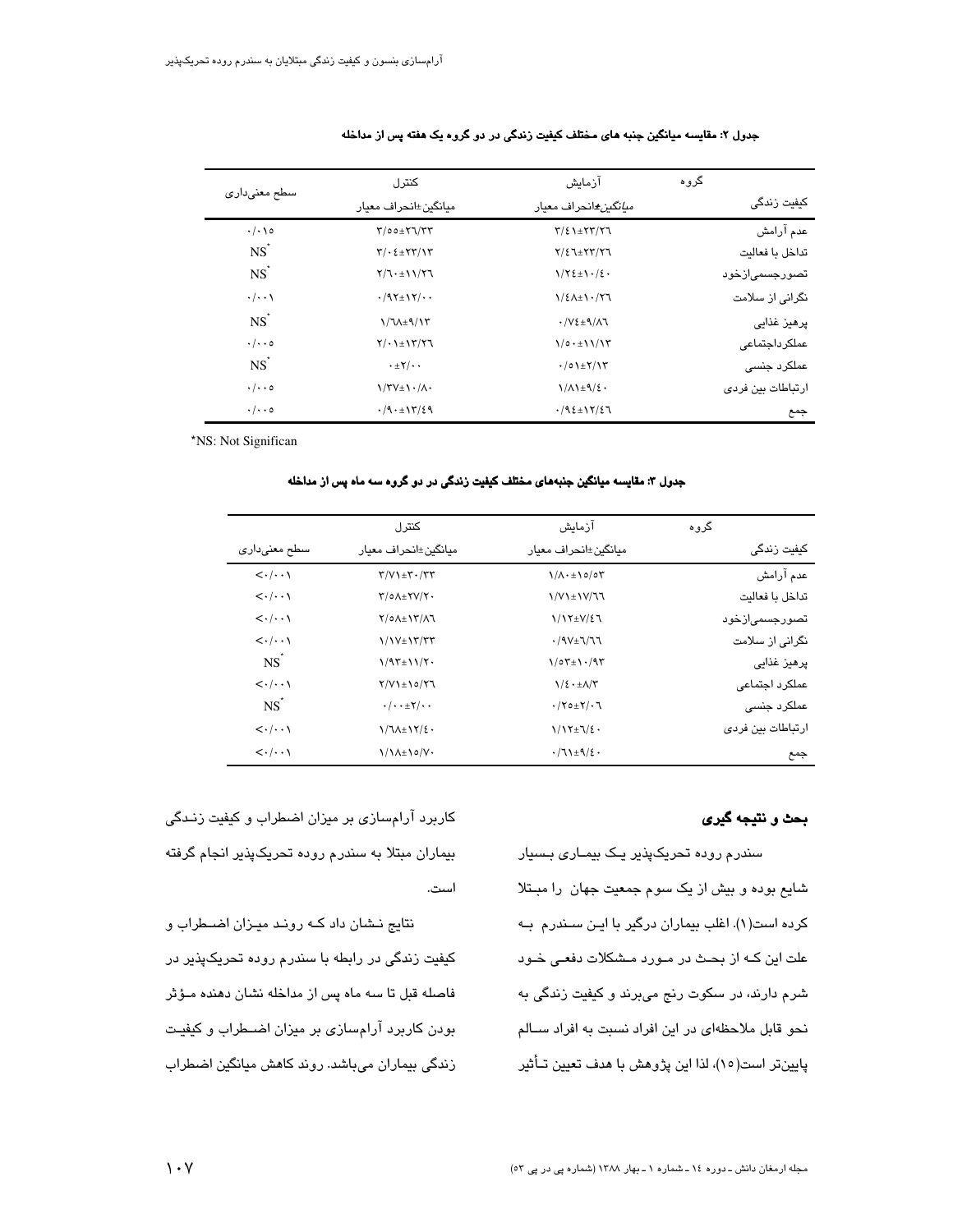موقعیتی و شخصیتی و ابعاد کیفیت زندگی مربوط بـه تداخل با فعالیت و تصور جسمی از خود در طول مدت مطالعه بیماران نشان می،دهد که در بررسی اثر مداخله آرامسازی بر میزان اضطراب و کیفیت زنـدگی زمـان یک عامل کلیدی است. نتـایج مطـا لعــه پورمعمـاری (۱۳۷۳) نــشان داد کــه انجــام آرامســازی بــه وســیله بيمـاران كاتتريـسم قلبـى موجـب كـاهش اضـطراب مـوقعيتي شـده و بـر اضـطراب شخـصيتي تـأثيري نداشته است(١٦). در این مطالعه نیز روند کاهش ميـانگين اضــطراب مـوقعيتي نـسبت بـه اضــطراب شخصیتی کندتر بود که به نظر میرسد جهت تأثیر بر اضطراب شخصيتي نياز به انجام طولاني مدتتر آرامسازی است. نتایج مطالعه هیادشیک و همکـاران<sup>(۱)</sup> (۲۰۰۵) نشان داد که ٦ ماه پس از مداخله مقیاس های عملکردی کیفیت زندگی عمـومی مبتلایـان بــه ســرطان پستان افزایش و مقیاسهای علامتی آنها به خـصوص درد کاهش نشان داده بود(۱۷).

بررسی مطالعه حاضر یک هفته تا سه ماه پس از مداخله بیانگر کاهش میانگین بعـد پرهیـز غـذایی در گروه آزمایش نسبت به گروه کنترل بـوده اسـت. اگـر چه تغذیه نمی تواند علت ایـن بیمـاری باشـد، غـذاهای خاصی از جمله؛ کلـم، محـصولات لبنـی، آب سـیب یـا انگور، موز، نوشابههای کربناتدار، غذاهای بـا چربـی زياد، كلم سياه، كاكائو، لوبيا، عدس، نخـود و مـصرف الكل باعث تشديد علايم اين بيماران مي شوند(١٧ و ١). بررسی نتایج قبل تـا ســه مـاه پـس از مداخلـه بیانگرعدم تغییر بعد عملکرد جنسی در گروه آزمـایش

نسبت به گروه کنترل بوده است. نتایج پژوهش فاس و همکـــاران<sup>(۲)</sup> (۱۹۹۹) نیـــز نـــشان داد کـــه اخـــتلالات عملکردی گوارشی بیشتر از اخـتلالات روانـی، ارتبـاط جنـسی را تحـت تــأثیر قـرار مـی‹هـد (١٨). اگـر چــه بسیاری از صاحب نظران معتقدند پاسخ های بیمـاران به سىئوالات مربىوط بـه مـسايل جنـسى چنـدان قابـل اعتماد نبوده و اغلب نمی توان بر اساس این پاسخ هـا قضاوت نمود (١٩)، شايد بتـوان ايـن مـسئله را چنـين توجیه نمود که با توجه به این که تمامی ابعـاد کیفیـت زندگی فردی صرفاً مربوط بـه بیمـار اسـت و تنهـا در بعد عملکرد جن*سی* همسر بیمار نیز مستقیماً در کاهش يا افزايش عملكرد نقش دارد، احتمــالاً بهبــود وضـــعيت بیمــار و ارتقــای کیفیــت زنــدگی وی ســبب افــزایش تمايلات جنسي و كاهش بي تفاوتي او مي شود، اما ايـن احساس نیاز با عـدم توجـه کـافی شـریک جنـسی وی همراه بوده و این پاســخ نامناسـب ســبب ایجـاد نتــایج معکوس میشود. بنابراین با مشاوره جنسی مناسب و ملزم نمودن همسر بیمار برای شرکت در این برنامهها و ایجاد زمان بیشتر برای تطابق بیمار و همسر وی بـا این مسئله میتوان قدرت عاطفی، احـساسی و جـسمی مددجو را تقویت نمـود. نتـایج پـژوهش زحمتکـشان و حضرتی(۱۳۸۲)نیز نشان داد که در فاصله زمانی پـک و سه ماه پس از توانبخشی اختلاف آماری معنیداری در عملکرد جنسی بیمـاران ایجـاد نـشده اسـت(۲۰). از طرفی دیگر هـروی کریمـو و همکـاران(۱۳۸۳) کـه بـه

<sup>1-</sup>Hiadschik et al 2-Fass et al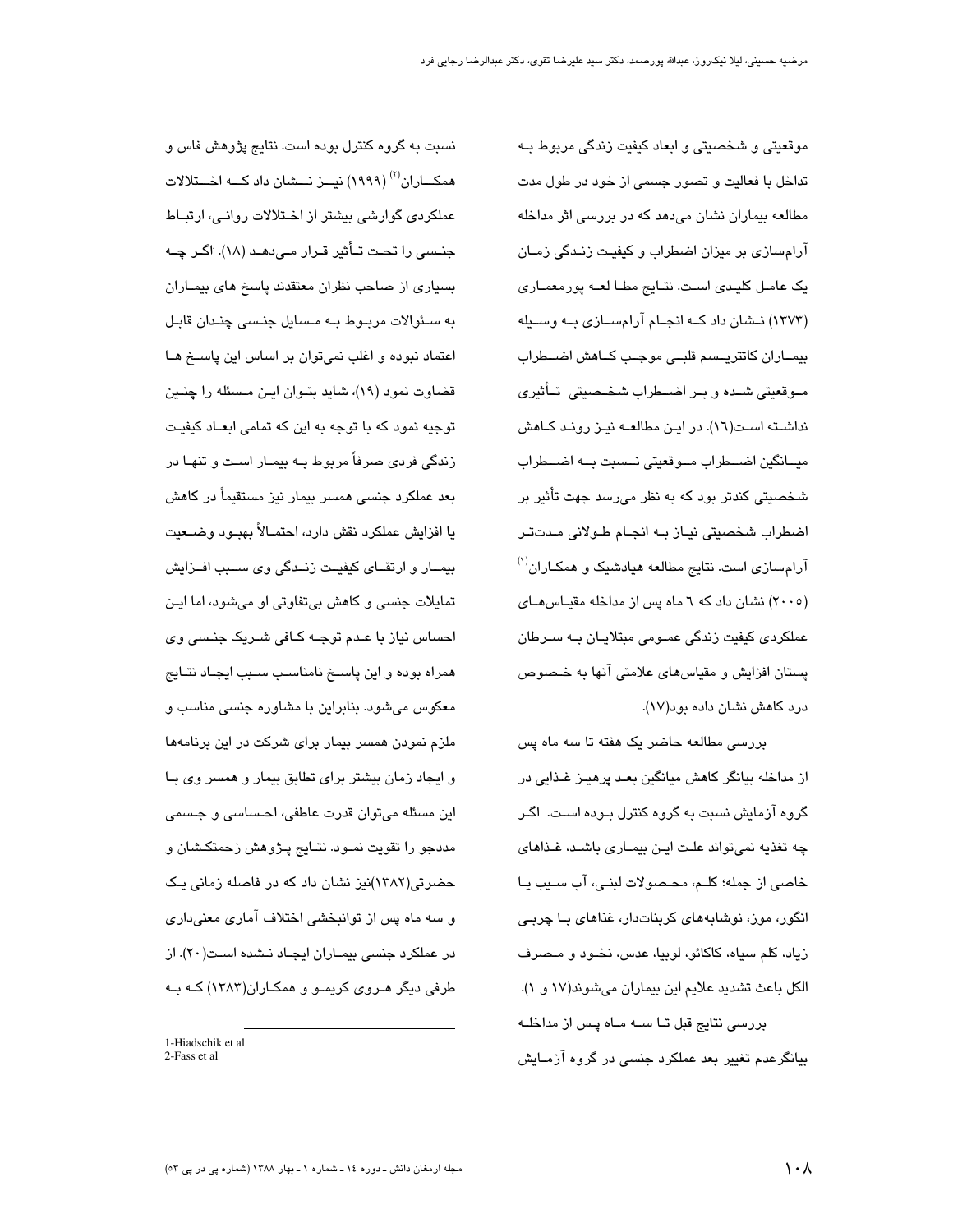بررسـی تــأثیر برنامــه مــشاوره گروهـی بـر ســلامت جنسی بیماران مبتلا به سرطان پستان پرداختنـد و بـه این نتیجه رسیدند که مشاوره گروهـی باعـث افـزایش عملكــرد جنــسى بيمـــاران شـــده اســت(٢١). وجــود پژوهشهایی با نتایج متنـاقض بـدین معنـی اسـت کـه كاربرد مداخلات غيـر دارويـى در رابطـه بـا اخـتلال عملکرد جنسی نیاز به بررسی بیشتر و دقیقتر دارد.

نتایج به دست آمـده از مطالعـه حاضـر نـشان مے دھـد كــه اثــرات منفــى بيمــارى ســندرم روده تحریکپـذیر بـر کیفیـت زنـدگی ایـن بیمـاران بـسیار مشهود میباشد، لـذا کیفیت زنـدگی بیمـاران سـندرم روده تحریـکپذیرکــه تحـت آرامســازی بــودهانـد، بــه طورقابل توجهی بالاتر از کیفیت زندگی بیمارانی است که تحت آرامسازی نبودهاند. بنابراین توصیه میشود آموزش آرامسازی و انجـام آن بـه عنـوان بخـشی از برنامههای درمانی این بیماران و با هدف کاهش عوارض ناشی از این بیماری مد نظر قرار گیرد.

### تقدير و تشكر

از کارکنان محترم دانشکده پرستاری و مامایی حـضرت فاطمــه(س) و درمانگــاههــای شــهید فقیهـی و مطهری دانشگاه علوم پزشکی شیراز و کلیه کسانی کـه در انجام این پژوهش ما را پاری نمودند، تقدیر و تـشکر به عمل می آید.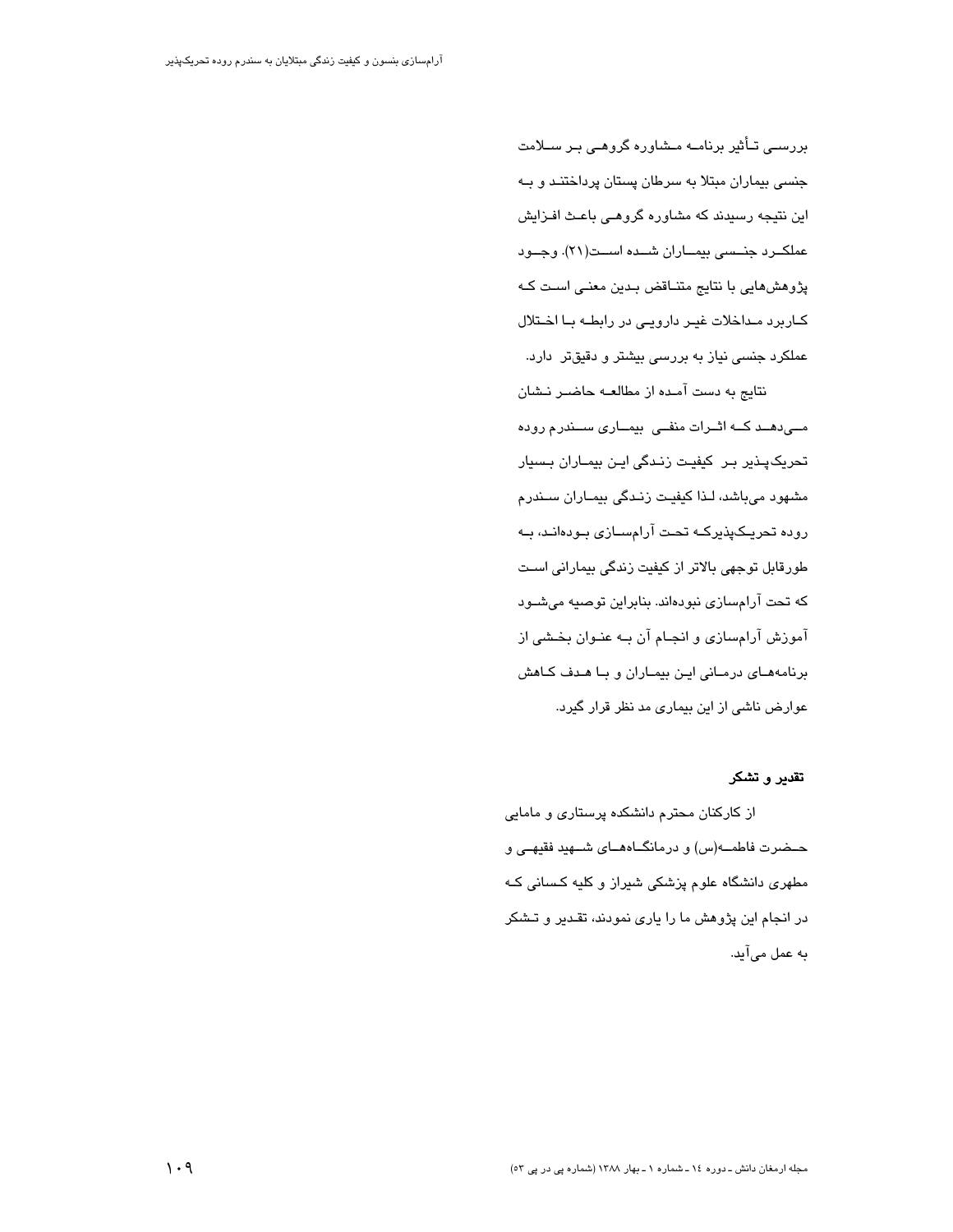**Hoseini M\* , NiK Rouz L\* ,**  Poursamad A<sup>\*\*</sup>, **Taghavi A\*\*\* , Rajaeefard A<sup>\*\*\*</sup> .**

**\***MSc in Nursing, Department of Nursing, College of Nursing & Midwifery, Yasuj University of Medical Science ,Yasuj, Iran

MSc in Health Managment, Yasuj University of Medical Science ,Yasuj, Iran

\*Assistant Professor of Gastroentrology, Department of Gastroentrology, Faculty of Medicine, Shiraz University of Medical Science Shiraz, Iran.<br>Professor

of Biostatistics. Department of Biostatistics,Faculty of Health, Shiraz University of Medical Science ,Shiraz, Iran.

#### **KEYWORDS: Benson Relaxation, Quality of Life, Lrritable Bowel Syndrom**

Received:22/12/2008 Accepted:11/05/2009

**Corresponding Author: Hoseini M Email**: **M.hossini235@yahoo.com** 

# **The effect of Benson Relaxation Technique on Anxiety Level and Qquality of Life of Patients with Irritable Bowel Syndrome**

# **ABSTRACT:**

**Introduction & Objective :** Irritable bowel syndrom (IBS) is the most common functional bowel disorder which both the bowel and the brain are involved in this syndrom. Combined medical - relaxational therapy has been suggestd to decrease anxiety and relieve symptoms, make better feeling of self health and improve the quality of life in these patients.This study was designed to determine the effects of Benson relaxation technique on anxiety level and quality of life of patients with irritable bowel syndrome.

 **Materials & Methods:** In a clinical trial, 30 patients withirritable bowel syndrom were selected and randomly placed into two groups: case and control.The control group was treated by only usual medical therapy but the case group was treated by combined medical relaxational therapy. The two groups continued therapy for three months. The anxiety of patients was measured by Spielberger test [State& Trait Anxiety Inventory (STAI)]. The quality of life of patients with regard to irritable bowel syndrome, was measured by BS-QOI with subscales 8, before intervention,1 week and 3 months after intervention in both groups. The collected data were analyzed by descriptive and Mann-whitney, repeated measurement tast and chisquare statistical methods.

**Results:** State and trait anxiety mean of the case and control groups two weeks before and one week after intervention didn't show any significant differences. But after three months the results showed a significant difference between the two groups(p<0.05). There wasn't significant difference in scales of quality of life before intervention. One week after the intervention, differences of both group in four scales of dysphoria, health worry, social reaction and relationship were meaningful and the function of case group was more undesirable than that of the control group.Three months after completing the process, there wasn't a meaningful increase in sex function in case group in comparison with the control group but there was a significant recovery in the case group in other performance scales (p<0.001). The quality of life of patients in control group compared to case group decreased or did not change significantly after 3 months.

**Conclusion:** Performing Benson relaxation therapy is effective in reducing anxiety level coinciding with improvement quality 0f life; therefore relaxation therapy can be recommended as an effective care program**.**